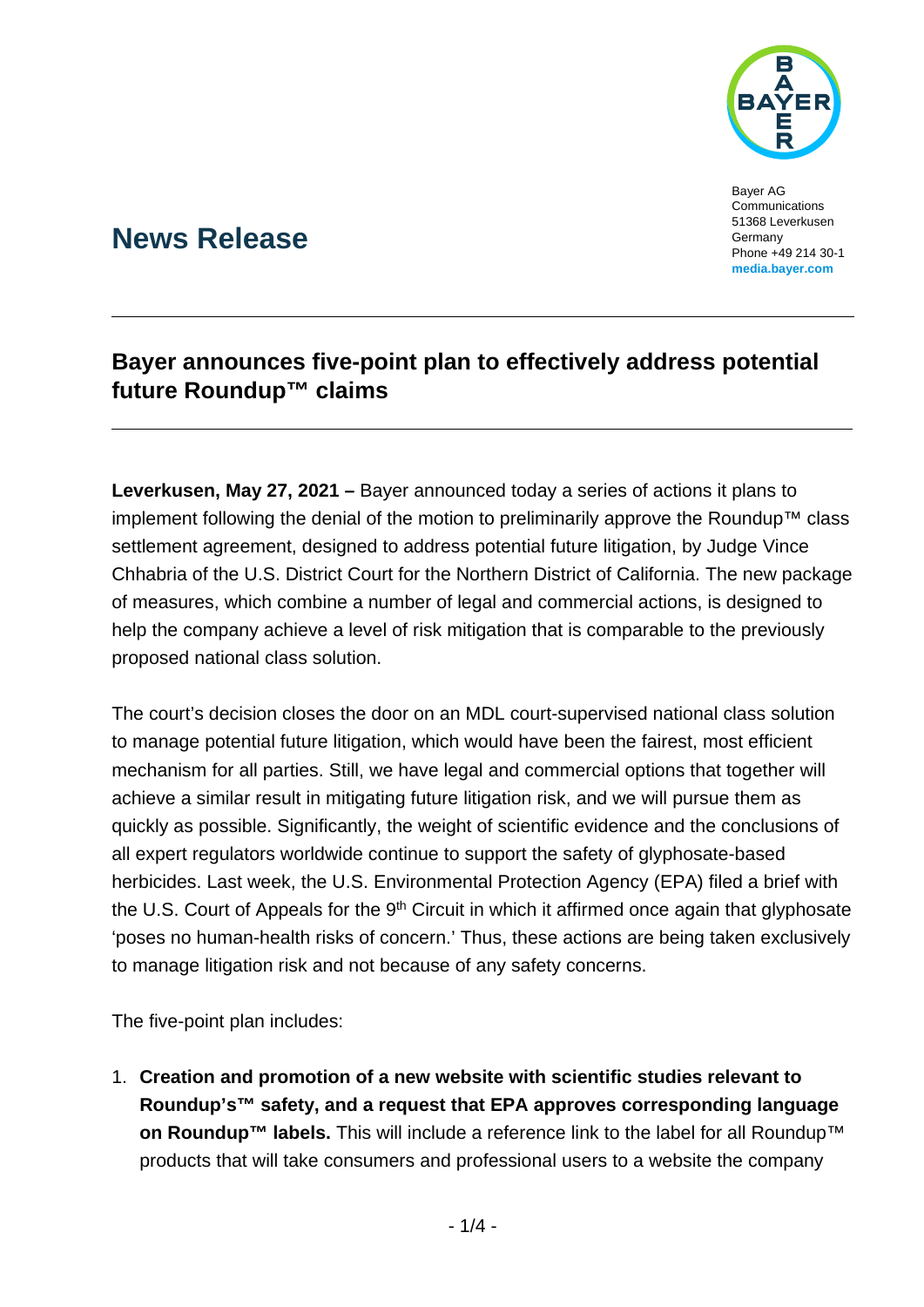will maintain and promote containing scientific studies relevant to the safety concerns at issue in the litigation. Bayer intends to create and maintain this website and promote it to all customer audiences regardless of whether EPA ultimately approves the label addition. Importantly, this website will not make any claims or draw conclusions about the safety of Roundup™; instead, in the interest of transparency and accessibility, it would provide a one-stop resource for consumers and professional users to a significant body of scientific study to help them make their own decisions about their use of the products.

- 2. **While the Company will remain in the residential lawn and garden market, it will immediately engage with partners to discuss the future of glyphosate-based products in the U.S. residential market, as the overwhelming majority of claimants in the Roundup™ litigation allege that they used Roundup™ Lawn and Garden products.** None of these discussions will affect the availability of glyphosate-based products in markets for professional and agricultural users.
- 3. **Future Claims Settlements and Independent Science Advisory Panel**. The company will explore alternative solutions aimed at addressing potential future Roundup™ claims. Any such programs would help bring resolution to potential future claims brought by individuals. The company also will explore the creation of an independent scientific advisory panel comprised of external scientific experts to review scientific information regarding the safety of Roundup™. The results would be released publicly and added to the website above, actions that reflect both the company's confidence in the safety of Roundup™ and its commitment to scientific rigor and transparency.
- 4. **Ongoing Efforts to Settle Existing Claims Will Be Reassessed**. The company will continue to be open to settlement discussions, as long as claimants are qualified and resolutions can be reached on appropriate terms. This effort to resolve claims amicably is a step the company is taking in good faith to bring an end to the litigation and liability risk, but it will regularly reassess whether this approach continues to serve the company's best interests. In June 2020, Bayer announced a comprehensive resolution to all pending cases and claims and most recently reported that the vast majority of these, approximately 96,000 total claims, have been finalized, are in the final stages of resolution or involve claims that are not eligible.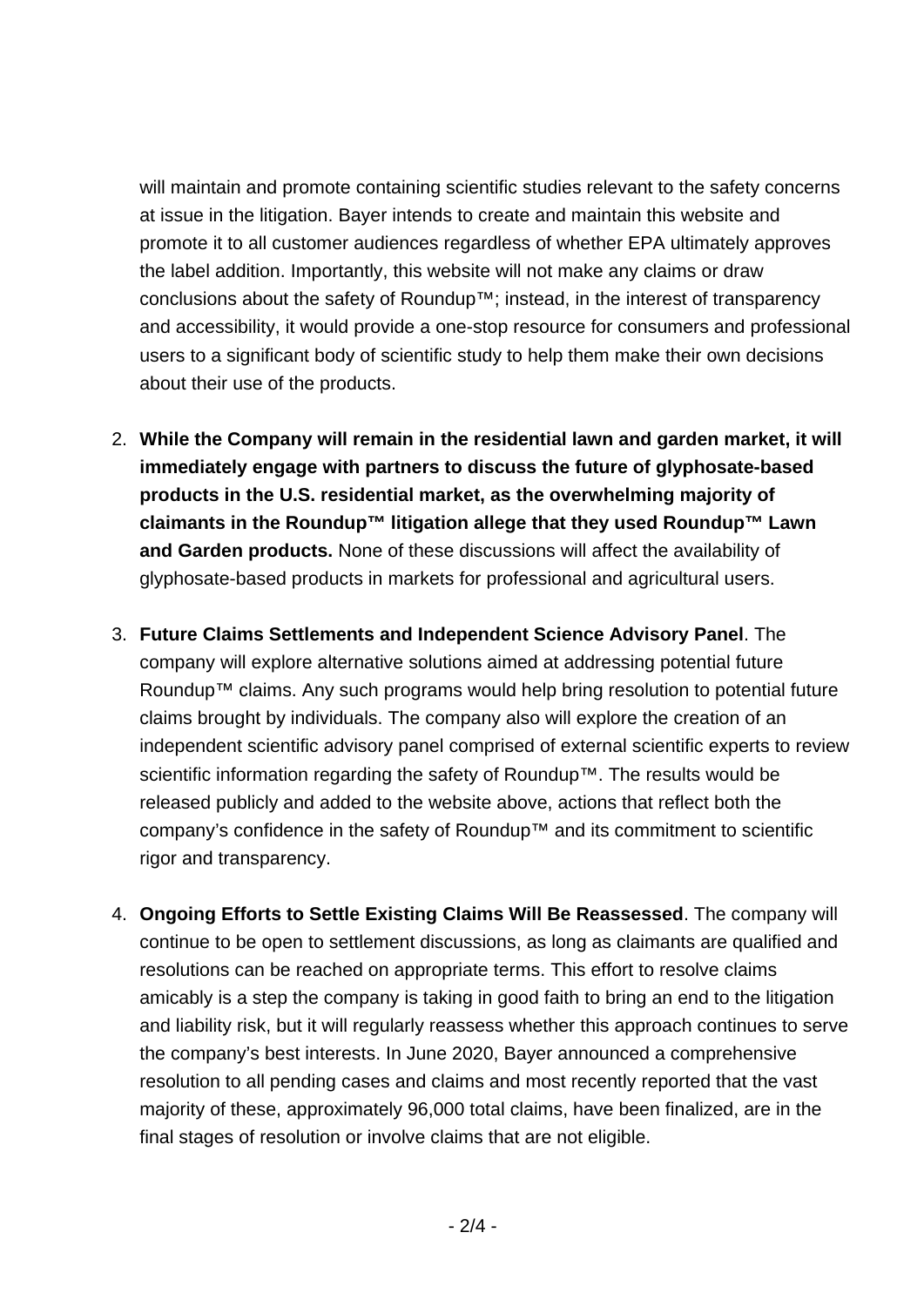5. **Continuing Appeals.** While not new actions, the appeals of the *Hardeman* and *Pilliod*  cases will continue through the legal process and can also help manage future liability risk. The *Carson* case, now before the 11th Circuit Court of Appeals, also raises the same federal preemption issue – whether state-based failure-to-warn claims can stand if they are different from or conflict with federal law – that is central to this litigation. The company has strong legal arguments on its side and a favorable decision by the U.S. Supreme Court by mid-2022 on cross-cutting issues like preemption or expert evidence would significantly reduce future liability risk.

Bayer is confident that this new five-point plan of legal and commercial actions provides an effective path for the company to manage and address any risks from potential future Roundup™ litigation.

### *Notes:*

*The following resources are available online [www.bayer.com/settlements](http://www.bayer.com/settlements)*

- *Speech for the Investor and Media Conference Call*
- *Audio recording and transcript (shortly after the conference call)*
- *Further information on glyphosate*

*You can listen to the conference call live. Registration is required:*

*Investor and Media Conference Call on May 27 at 2:30 a.m. EDT (8:30 a.m. CEST), register here:*

*[https://services.choruscall.de/DiamondPassRegistration/register?confirmationNumber=](https://services.choruscall.de/DiamondPassRegistration/register?confirmationNumber=7070758&linkSecurityString=b6e20a29a) [7070758&linkSecurityString=b6e20a29a](https://services.choruscall.de/DiamondPassRegistration/register?confirmationNumber=7070758&linkSecurityString=b6e20a29a)*

### **About Bayer**

Bayer is a global enterprise with core competencies in the life science fields of health care and nutrition. Its products and services are designed to help people and planet thrive by supporting efforts to master the major challenges presented by a growing and aging global population. Bayer is committed to drive sustainable development and generate a positive impact with its businesses. At the same time, the Group aims to increase its earning power and create value through innovation and growth. The Bayer brand stands for trust, reliability and quality throughout the world. In fiscal 2020, the Group employed